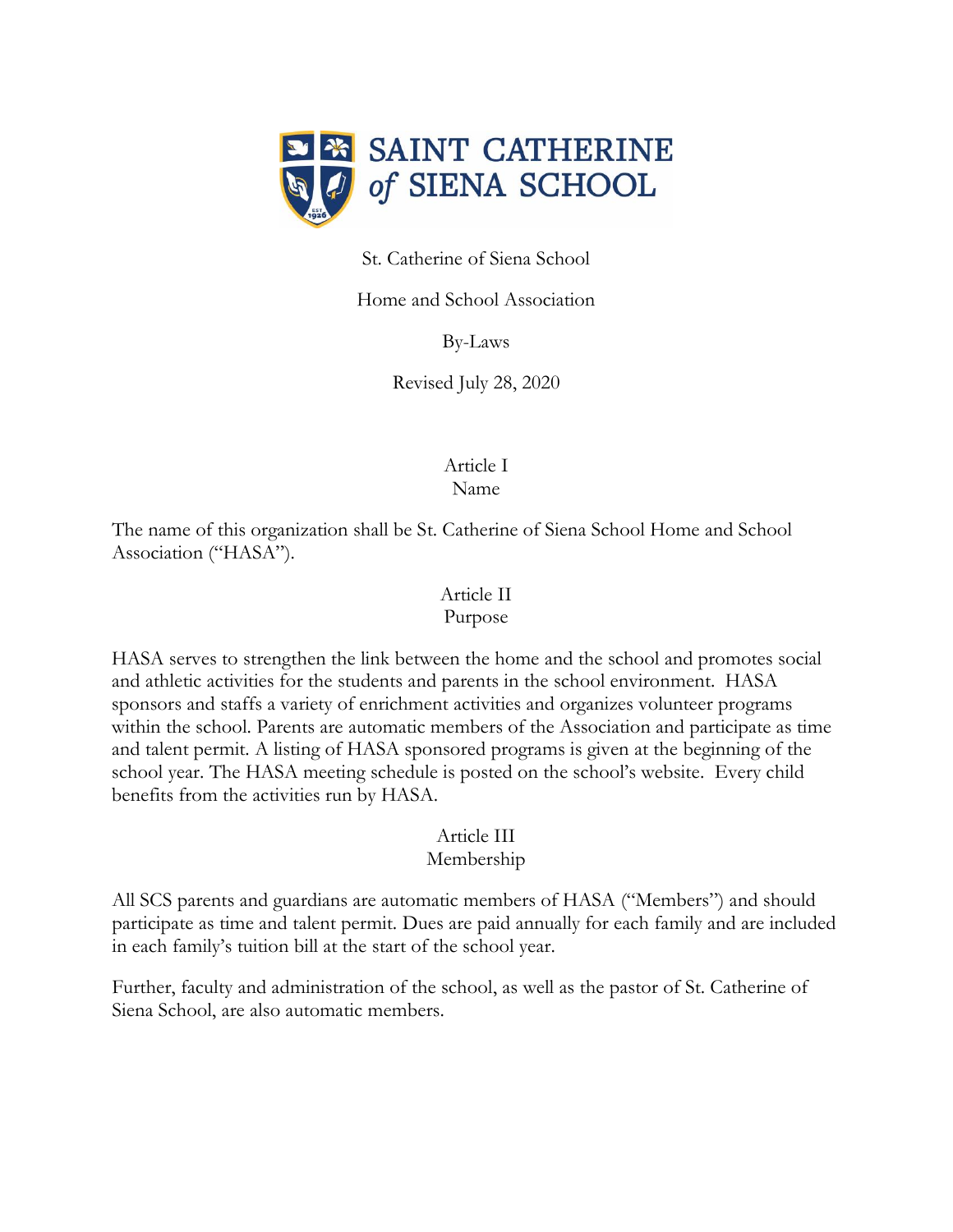#### Article IV Elected Officers

The officers of HASA shall be the President, Treasurer, Secretary, and Volunteer Coordinator(s) (to be held by one or more individuals depending on term need).

Officers shall serve a maximum of two years in one position. Officers shall commence their position the day after the last day of school each school year.

Members shall be notified of available positions two months before the close of the school year. Names of nominees for officer positions shall be submitted in writing to the current HASA President and Principal. Nominees must have hosted a HASA event previously and/or be willing to host a HASA event while in the position. Exceptions may be made by the President and the Principal if necessary. All members present at the last meeting of the school year shall be eligible to vote. Notwithstanding the foregoing, the President is chosen solely by the SCS principal and current HASA President.

In the event of a vacancy of an officer during the school year, a new officer shall be appointed by the President, in collaboration with the Principal, with the exception of the Presidency, which would be assumed by the Treasurer.

Elected officers require loyalty to SCS and must make decisions with the best interest of SCS in mind. The officer must be willing to work as a team member and be willing to have meaningful, productive conversation regarding tasks at hand. Officers must make themselves available for a majority of meetings and HASA events throughout the school year. Failure to attend a majority of meetings or events may result in removal from the position by decision of the President and Principal in tandem.

Removal from an office for a failure to perform responsibilities or dishonesty may occur by a majority vote of the Executive Board. Before an officer is removed from an office, all attempts to resolve the situation must occur.

#### Article V

#### Executive Board

The Executive Board is defined as the elected officers of HASA and the Principal.

The Executive Board can meet as needed during the school year and "Executive Board" meetings can be called by the President and/or Principal.

### Article VI HASA Executive Board Responsibilities

President: establishes time and place of HASA meetings, sets the agenda for HASA meetings, presides over HASA meetings, appoints a chair for each HASA event, maintains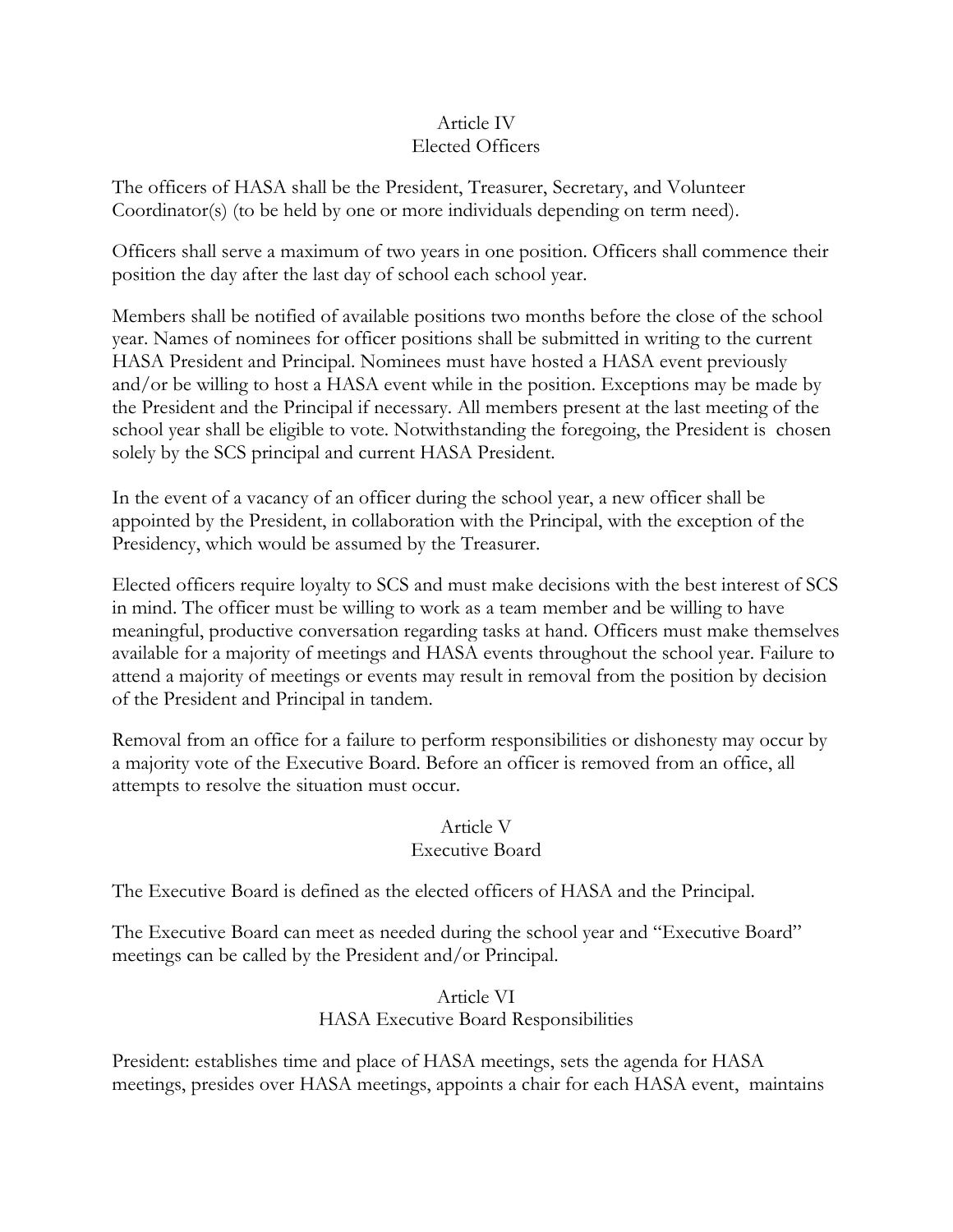records facilitates communication between HASA and administration, and attends School Advisory Board meetings.

Treasurer: establishes forecast and budget for HASA events for school year, works with the rectory bookkeeper to accurately account for disbursements and reimbursements, and reports the current status of the HASA account at HASA Meetings. Establish HASA account minimum and continuously ensure the account does not go below established amount. Work with Event Chairpersons to purchase SCRIP gift cards to fund HASA events. Performs the duties of President if the President is unavailable or unable to serve.

Secretary: monitors and maintains communication via HASA specific email and applicable social media between the HASA Executive Board and HASA members and keeps an accurate record of all meetings and furnishes a copy of the minutes to at least the Executive Board a week before the next meeting.

Volunteer Coordinators: coordinates and maintains communication between the Executive Board and HASA members in regards to volunteer needs for HASA events, oversees student volunteers, collects permission slips and assigns duties, coordinates monetary collection for teacher gifts and specials gifts at Christmastime and at the end of the school year, and coordinates breakfast for the teachers during Catholic Schools Week.

#### Article VII Calendar of Events

The Executive Board will issue a calendar of events for the upcoming school year by the September meeting. The calendar must be approved by the Principal and space must be reserved with the rectory for school events. The calendar may be modified as voted on by the Executive Board.

#### Article VIII Chairperson Roles and Responsibilities

Events without a designated Chairperson in September will be advertised for new volunteers and will continue to be advertised until said space is filled. In the event of more than one volunteer for a singular chairperson role, the chairperson will be chosen by the President or the event may be co-chaired as determined by the Executive Board.

HASA Ambassador: An ambassador will be assigned per grade group – 1) Pre-School and K 2) Grades 1 and 2 3) Grades 3 through 5 and 4) Middle School. The main objective of the person filling this role is to be a communication liaison teachers and parents. The person is also a resource for new parents to ask questions about the school, grade, etc.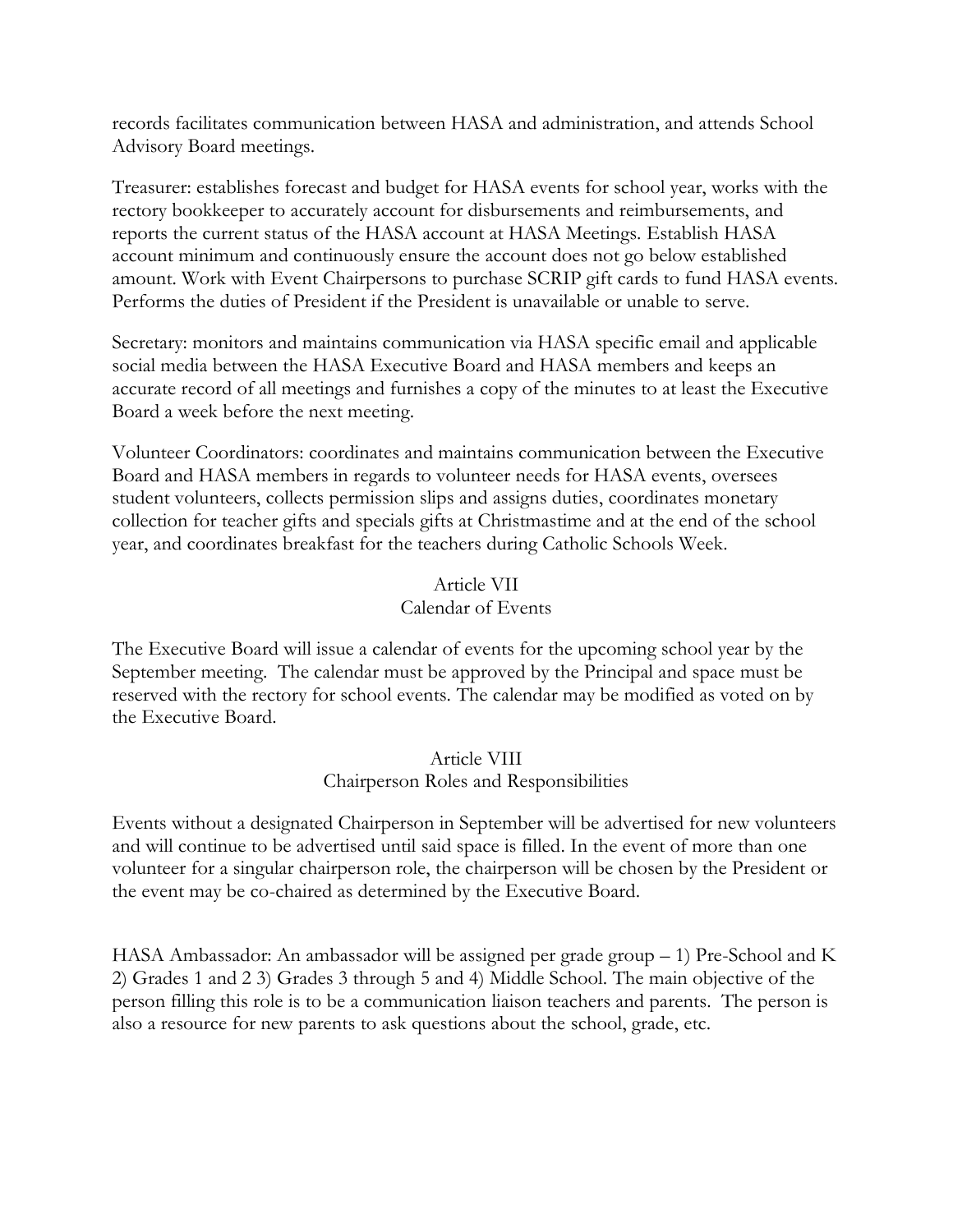Halloween Party: This chairperson or chairpersons organize the HASA Halloween party including but not limited to organizing games, prizes and food. This person is also responsible for booking the location with the rectory.

Mini-Grant Committee: This chairperson organizes the committee and process through which teachers may apply for HASA funds to be used to purchase items for classrooms not typically covered by school funds. The chairperson, working in conjunction with the Principal, designs the format for submissions, and awards to applicants. The budget for this is to be set by the Treasurer and Principal whether or not they sit on the Committee. The chairperson shall meet with the committee to determine awards and will facilitate purchase, presentation, and distribution of awards.

Christmas Party: This chairperson or chairpersons organize the HASA Christmas party including but not limited to organizing games, prizes and food. This person is also responsible for booking the location with the rectory.

Christmas Decorating: This chairperson ensures that the Christmas wreaths are purchased and hung around the school and that the tree in the school lobby is erected and decorated. This person also ensures the decorations are taken down.

HASA Cup Committee: This chairperson organizes the committee to award the annual HASA cup to an SCS Teacher. This person is responsible for the process through which the teachers are nominated and works with a committee that represents all segments of the school population (parents from the lower and upper schools).

Family Breakfast: This chairperson or chairpersons organize the HASA Family Breakfast annually. This person is also responsible for booking the location with the rectory.

Ski Club: This chairperson or chairpersons organize the Ski Club annually.

Organization of Catholic Schools Week Activities: Includes Teacher and Pastor lunches – by organizing the purchase and delivery of lunch. This chairperson also will organize the purchase and delivery of treats.

Father/Daughter Dance: This chairperson or chairpersons organize the HASA Father/Daughter dance including but not limited to organizing games, prizes and food. This person is also responsible for booking the location with the rectory.

Mother/Son Event: This chairperson or chairpersons organize the HASA Mother/Son Event. This person is also responsible for booking the location with the rectory.

Middle School Event: This chairperson or chairpersons organizes the HASA Middle School Event.

Bowling Club: This chairperson or chairpersons organizes the 3<sup>rd</sup>, 4<sup>th</sup> and 5<sup>th</sup> grade bowling league.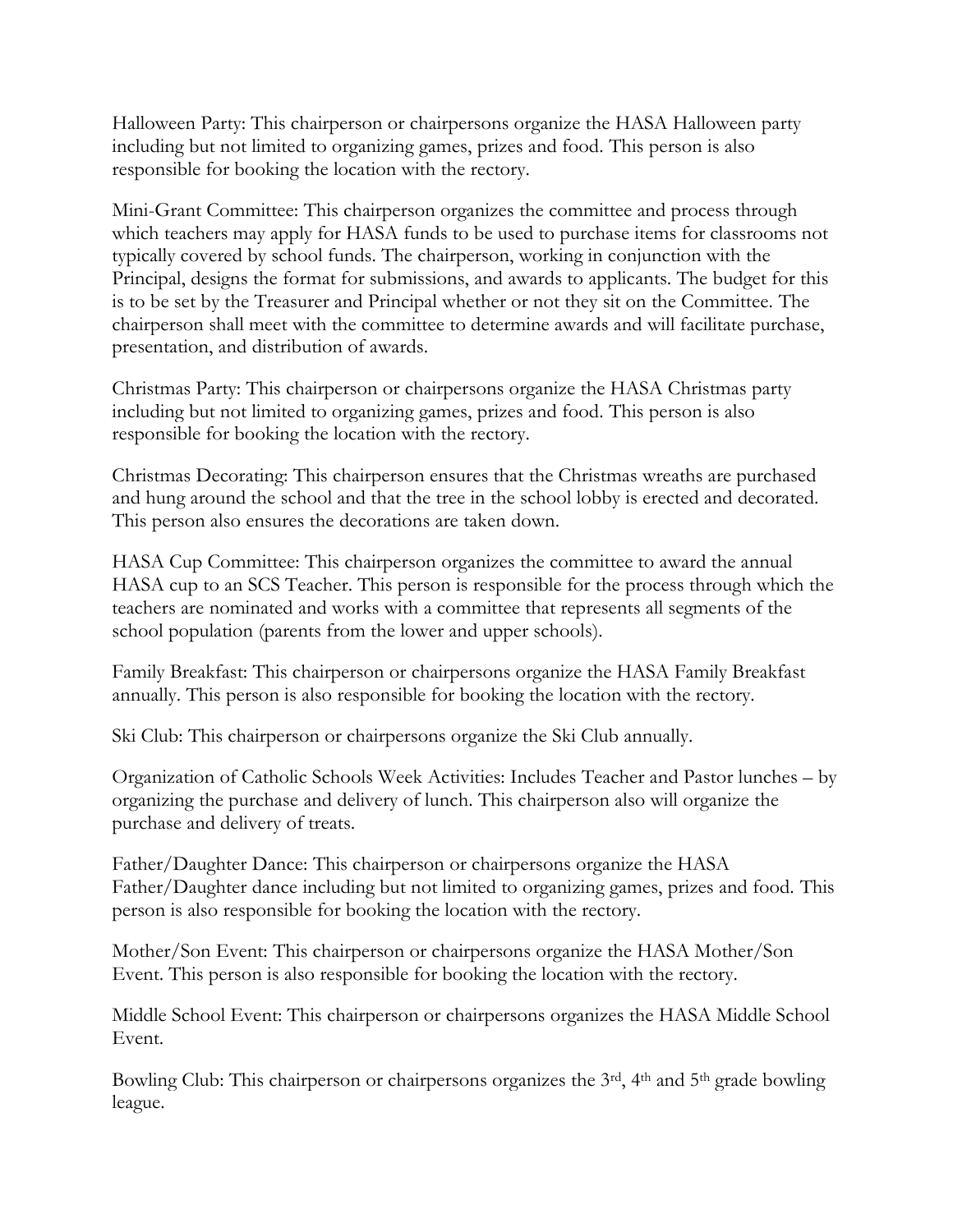Enrichment Coordinator: researches and books enrichment programs for all age groups at SCS throughout the year.

SCRIP Coordinator: funds enrichment programs for the school through the SCRIP program, which they oversee and manage. Seeks additional grants from town and community resources to supplement the SCRIP program profits as needed.

Road Race: This chairperson or chairpersons organize the annual Road Race including but not limited to registration, timing, set up, food, prizes. This person is also responsible for booking the date with the timing company and the rectory.

#### Article IX Volunteer Hours

The following volunteer hours shall be earned from participating in HASA run events. The Director of Advancement shall keep record of the volunteer hours as reported by the Volunteer Coordinators.

HASA President – 20 volunteer hours + 12 BINGO hours

HASA Treasurer, Secretary, and Volunteer Coordinators – All earn 20 hours

Chairpersons – All earn 20 hours

Event and Enrichment Volunteers - 3 hours

SCRIP - raise \$300 in rebates, receive 20 hours – see enclosed for more information on **SCRIP** 

## Article X

#### Meetings

General Meetings will occur monthly. The designated day of the week shall be determined by the President prior to the start of the school year and the meeting schedule will be posted to the HASA webpage.

All General Meetings are open to Members.

Minutes of all meetings will be kept by the Secretary or a designated substitute and presented for acceptance at the next monthly meeting. A record of all agendas and minutes shall be kept by the Secretary, the President and the Principal and shall be passed forward to future officers. Records of these meetings shall be kept for a period of no less than 5 years.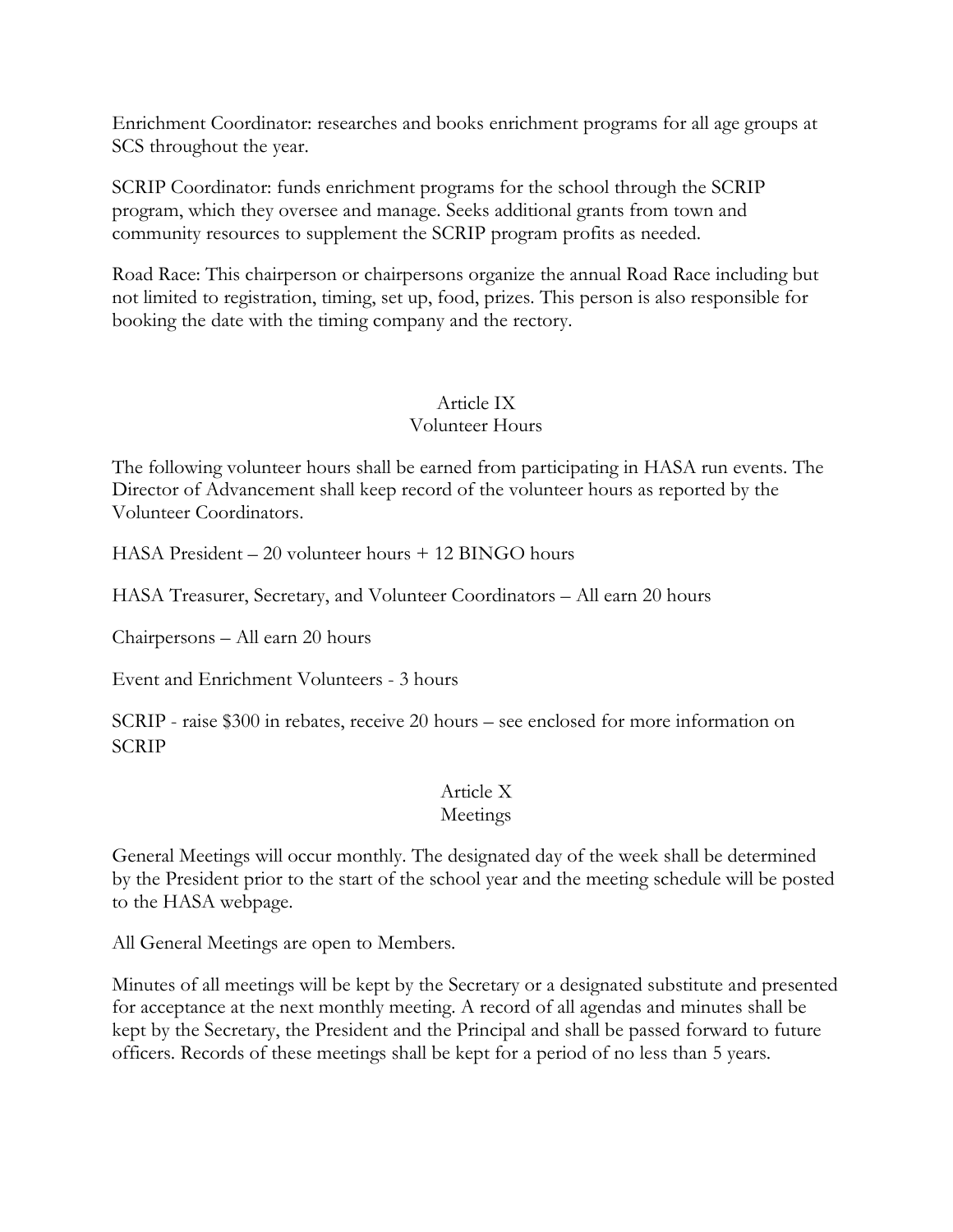Before new business can be placed on the agenda of any Executive or General Meeting, it must be submitted in writing to the President for consideration, forty-eight hours prior to the scheduled meeting. The Principal will receive a written copy of the agenda ahead of all meetings.

#### Article XI

#### Operating Rules and Procedures

The Executive Board will vote on agenda items, if necessary, after hearing from the Members. Additions, subtractions or changes to the calendar require a vote by the Executive Board and agreement by the Principal. New funding or a change in funding also requires a vote by the Executive Board.

A quorum shall consist of at least three (3) voting members being present at a meeting.

A vote will pass when a simple majority of voting members present vote in favor so long as those present constitute a quorum. The vote will then be subject to approval by the President and the Principal. In case of a tie vote, the motion does not pass.

In the case of changes needing to be approved between meeting, email may be used but a majority of ALL voting members must respond in affirmative in order for the vote to pass, and it must be approved by the Principal. Copies of the yes votes by email should be attached to the next month's minutes.

In all situations, the Principal may override an Executive Board decision.

#### Article XII Order of Business

The order of business at General Meetings shall be as follows:

Opening Prayer

President's Welcome

Review and acceptance of Previous General Meeting Minutes

Old Business

Treasurer Financial Report

Volunteer Coordinator Report

Enrichment Report

SCRIP Report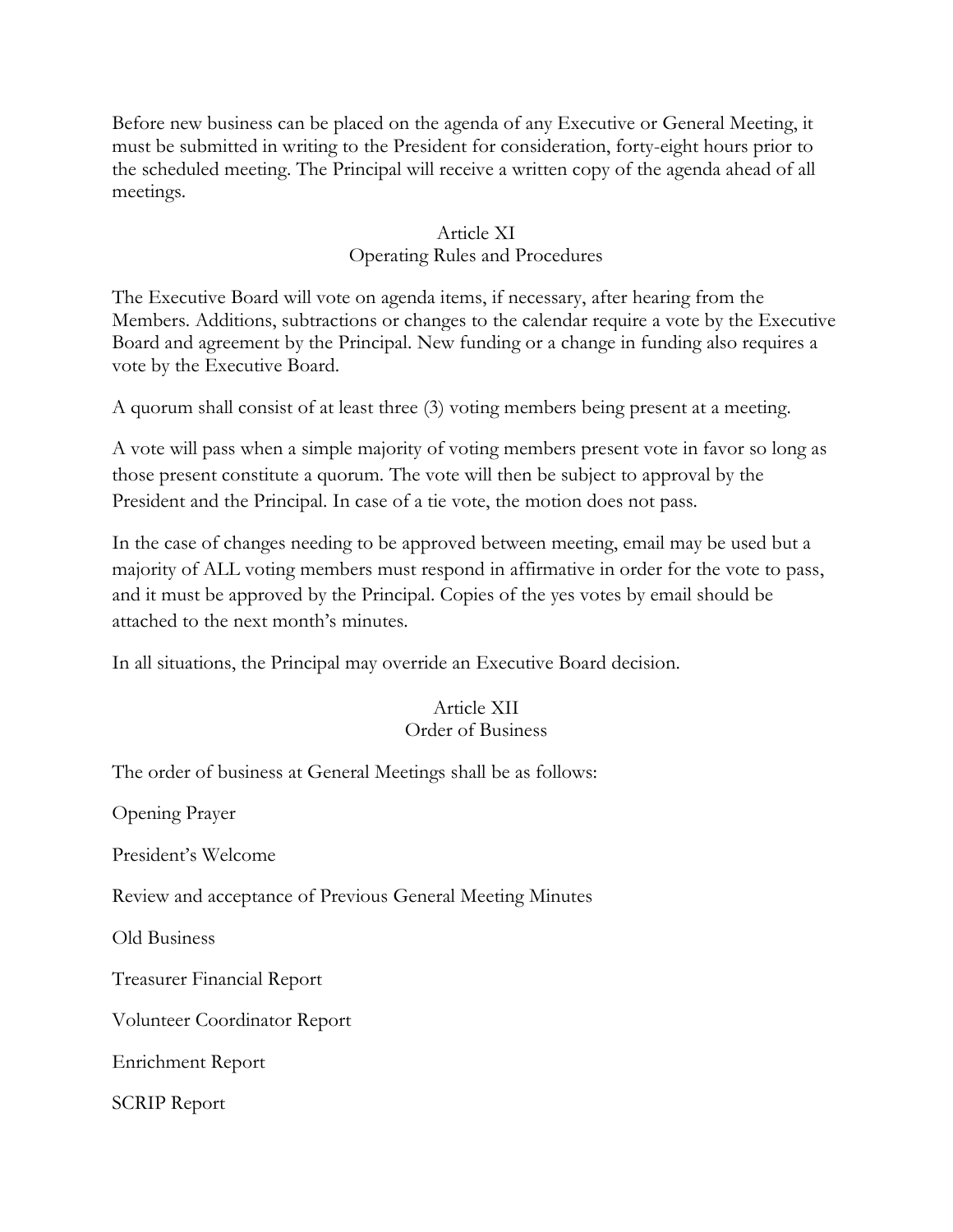Upcoming Event Reports Teacher Liaison Report Principal's Report New business Adjournment

## Article XIII HASA Funds

To ensure consistent handling of HASA funds, the following procedure have been established:

HASA dues are used primarily to fund field trips for each classroom, support extracurricular activities for the school and offer social opportunities. See Appendix A for a list of currently approved areas of funding. Appendix A should be reviewed and re-approved at the beginning of every school year. Changes to Appendix A, either at the beginning of the year or mid-year require a vote by the Executive Board and approval by the President.

A budget will be established by the Executive Board for each HASA event. Receipts for expenses incurred by an individual for a HASA event should be submitted to the HASA treasurer. A copy or image of the receipt may be submitted to begin the reimbursement process but ultimately the original receipt must be provided before reimbursement.

The Event Chairperson will assign a volunteer responsible for collecting funds during a HASA event. The HASA treasurer, Event Chairperson, or designated member of the Executive Board will deliver funds collected during the HASA event on the next business day to the St. Catherine of Siena bookkeeper. Prior to delivery, funds must be counted and reported to the HASA Treasurer via email.

HASA may have guests pay for admission prior to the day of the HASA event. HASA may cancel an event if turnout is too low.

Funds from the SCRIP program are considered part of HASA funds. Enrichment activities are generally funded by the SCRIP program but the Executive Board may choose to supplement those programs by allocating non-SCRIP funds in specific situations.

The HASA bank account is used as a repository for the Travel Basketball funds. Oversight of the Travel Basketball program and related events/programs are the responsibility of school administration, specifically the Principal and Vice Principal.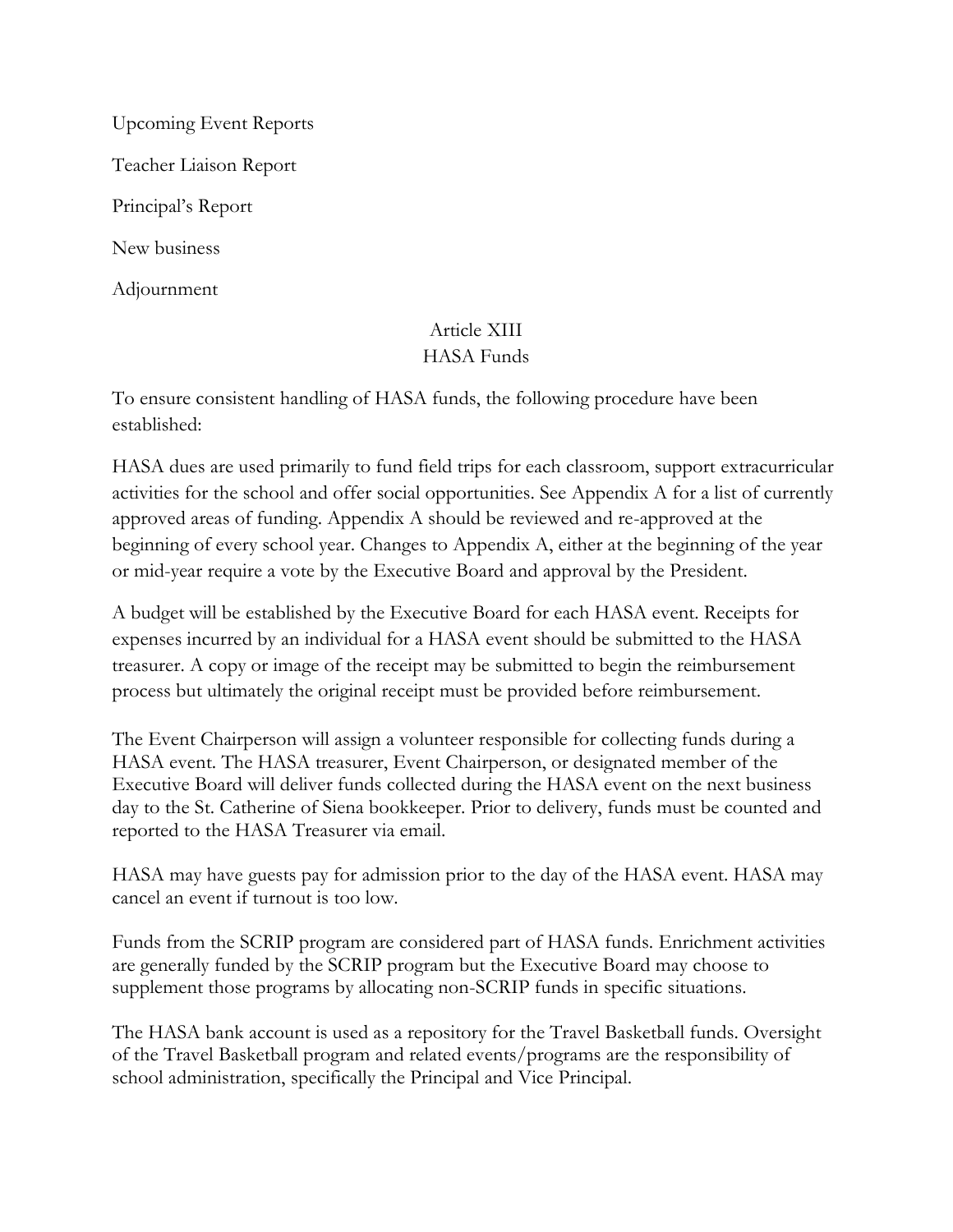## Article XIV By Laws Adoption

By- Laws will be reviewed annually be the Executive Board.

Changes must be submitted to the HASA President and the Principal.

Change in by-laws will be adopted with a majority of Members present at the General Meeting. If a suggestion has been made to modify a by-law, notification will be made to the membership so Members may attend if desired. All changes are subject to approval by the Principal.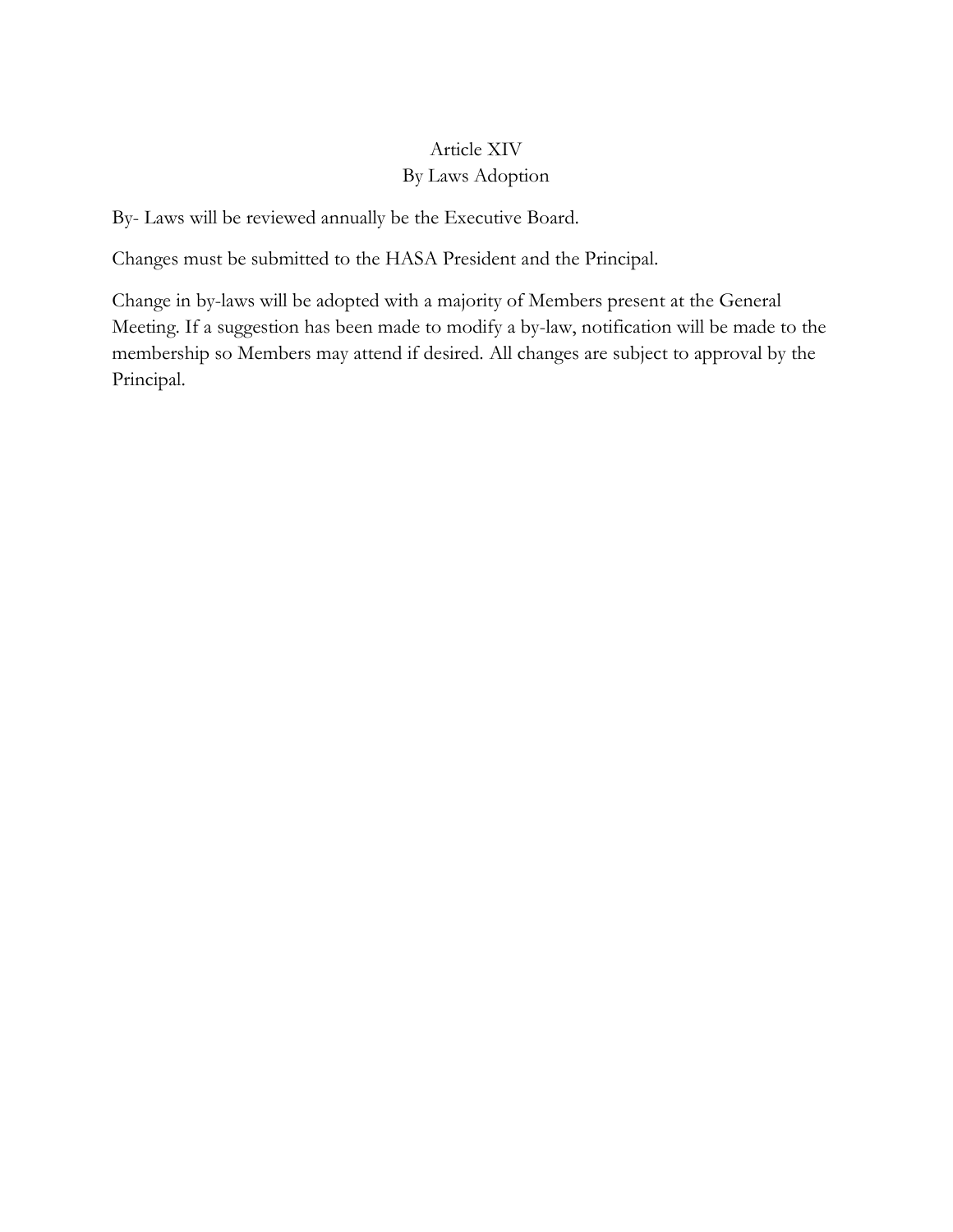# Appendix A

## Uses for HASA funds

- 1. Field Trips for every classroom as approved by the Principal. Generally, bus fees are the responsibility of the student, however, if because of class size the bus fee per student is higher than average HASA will pay the overage. Average in this context is defined as \$16. Coverage of bus fees for field trips should be assessed on an annual basis in September.
- 2. Social Events sponsored by HASA\*:
	- a. Halloween Party
	- b. Christmas Party
	- c. Movie Nights
	- d. Father-Daughter Dance
	- e. Mother-Son Event
	- f. Bowling Club
	- g. Ski Club
	- h. Family Breakfast
	- i. IBL
	- j. Road Race
- 3. HASA Grant Program
- 4. Promotional materials
	- a. Welcome Packets
	- b. Bumper stickers (as approved by the President and Treasurer)
- 5. Teacher/Admin/Rectory gifts
	- a. \$25 gift cards in September
	- b. HASA sponsored lunches for Teachers and Rectory during Catholic Schools Week
	- c. Gift cards at Christmas and end of the year for all teachers and for other faculty and SCS staff members as designated by the Executive Board
	- d. HASA Cup Award
- 6. Christmas Decorations
	- a. Wreaths
	- b. Creche pieces (as approved by the President and Treasurer)
- 7. Special Projects
	- a. Teacher mini-grants
	- b. Spirit Day treats for students
	- c. Scholarships for  $8<sup>th</sup>$  grade graduates

\*HASA social events are intended to charge admission to break even or profit. Subsidies for events must be approved by the President, Treasurer, Secretary, and Principal. Further, HASA social events may be cancelled if the minimum number of volunteers, as defined by the HASA Executive Board has not been met.